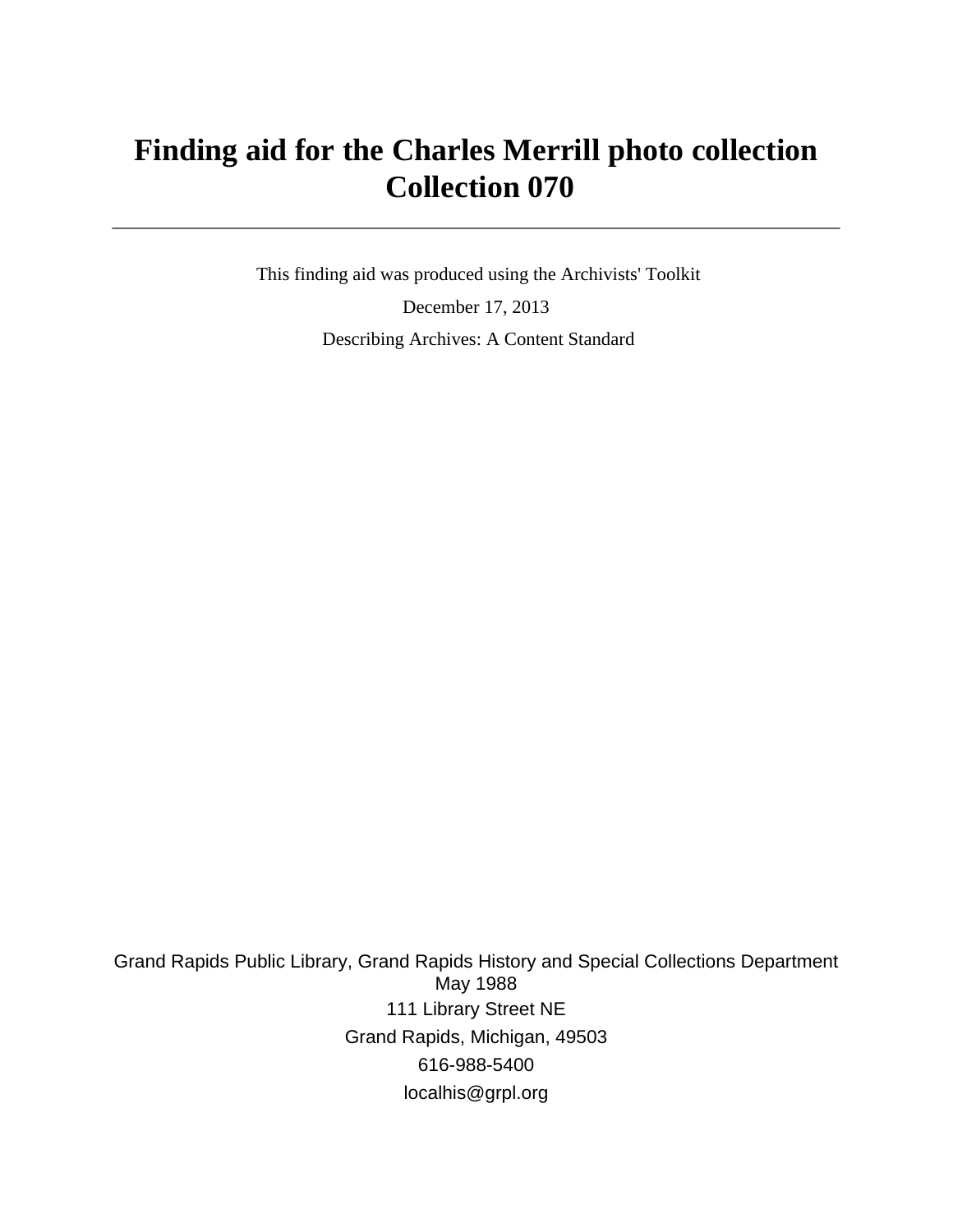# **Table of Contents**

 $\overline{\phantom{a}}$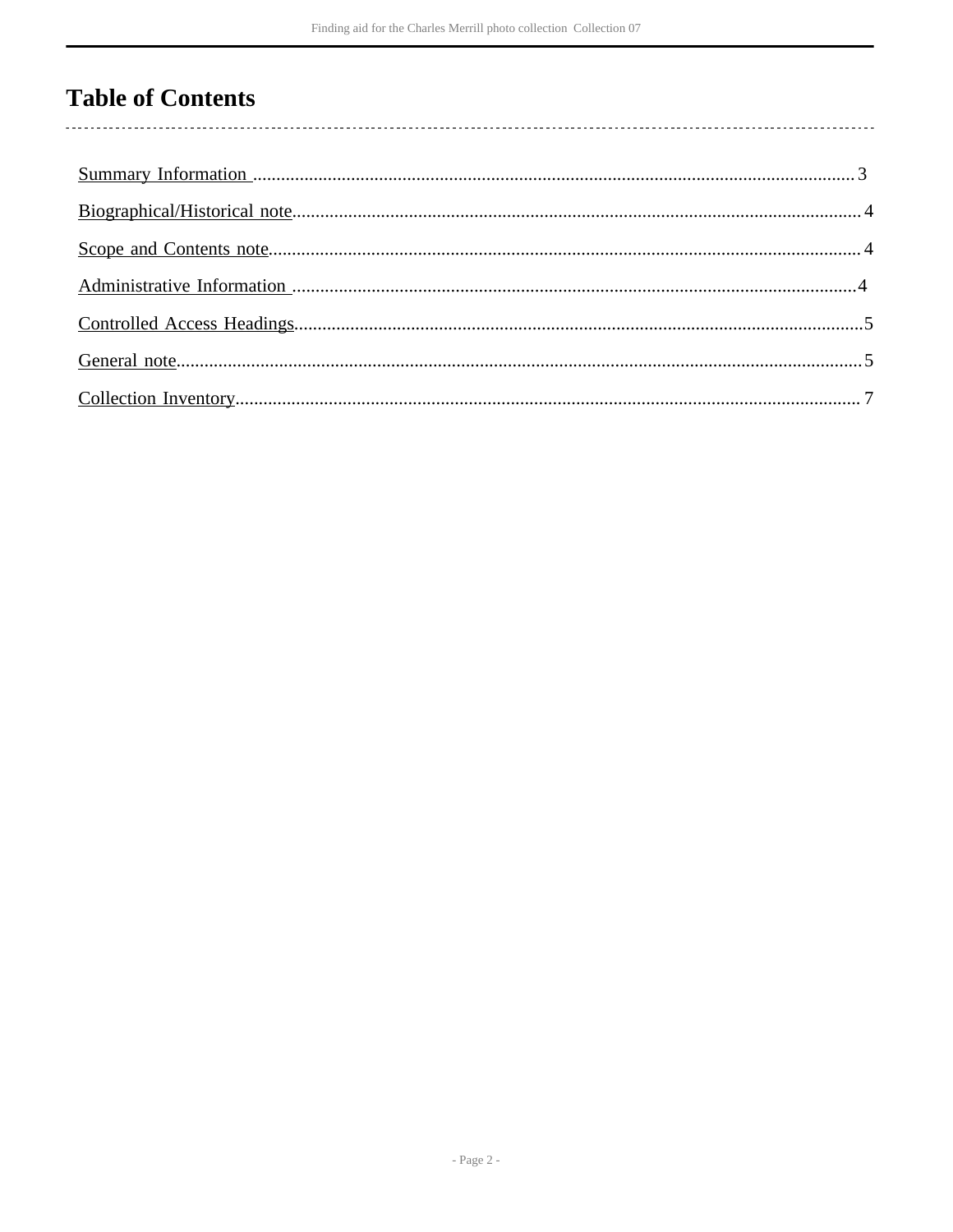# <span id="page-2-0"></span>**Summary Information**

| <b>Repository</b> | Grand Rapids Public Library, Grand Rapids History and Special<br><b>Collections Department</b>                                                                                                                                                                                                                                                                                                                                   |
|-------------------|----------------------------------------------------------------------------------------------------------------------------------------------------------------------------------------------------------------------------------------------------------------------------------------------------------------------------------------------------------------------------------------------------------------------------------|
| <b>Creator</b>    | C.L. Merrill & Co. (Grand Rapids, Mich.)                                                                                                                                                                                                                                                                                                                                                                                         |
| <b>Title</b>      | Charles Merrill photo collection                                                                                                                                                                                                                                                                                                                                                                                                 |
| <b>Date</b>       | circa 1887                                                                                                                                                                                                                                                                                                                                                                                                                       |
| <b>Extent</b>     | 0.67 Linear feet Two boxes                                                                                                                                                                                                                                                                                                                                                                                                       |
| Language          | English                                                                                                                                                                                                                                                                                                                                                                                                                          |
| <b>Abstract</b>   | Charles Merrill was a Grand Rapids (Mich.) photographer. He worked in<br>partnership with his father, Leonard Merrill, under the name C.L. Merrill<br>and Co. This collection contains 37 original photographs with views of<br>Grand Rapids circa 1887. The views are predominantly downtown scenes<br>and buildings, particularly along Campau Square and Monroe Avenue,<br>including North Monroe (then called Canal Street). |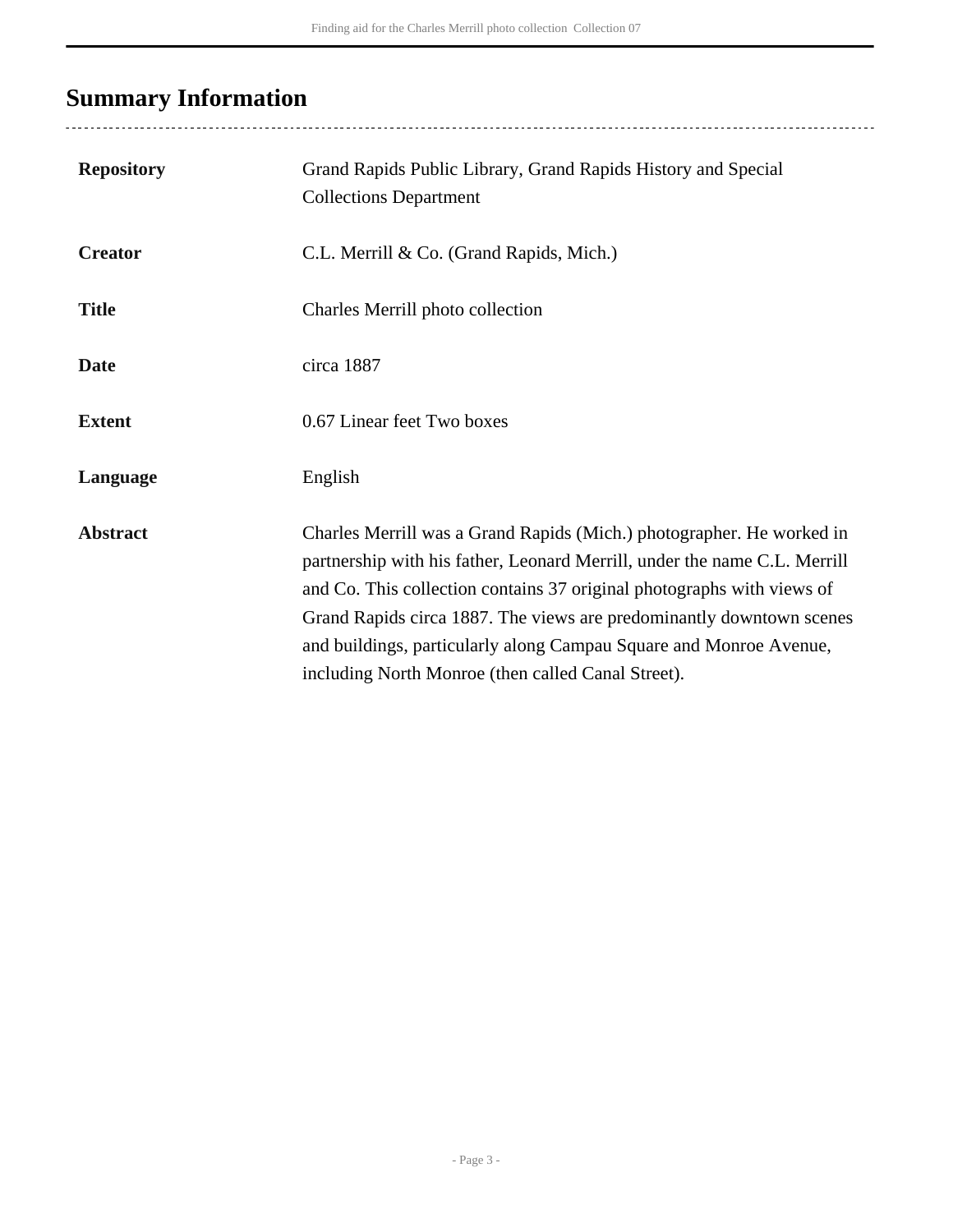## <span id="page-3-0"></span>**Biographical/Historical note**

Charles L. Merrill worked as a photographer in Grand Rapids, Michigan from circa 1875 until 1893, per documentation in the city directories. His father, Leonard Merrill, is also listed as a photographer from the 1860s through the 1880s. Charles and Leonard worked together in the 1880s, using the name C.L. Merrill and Co.

Charles married Anna Lewis Davis in 1881 and they had a son, LeRoy A. (born 1885). Charles, Anna and LeRoy are listed on the 1900 and 1910 census records in San Diego, California.

### <span id="page-3-1"></span>**Scope and Contents note**

The Merrill photo collection contains 37 original photographs of Grand Rapids, Michigan circa 1887, including some duplicate images. The source of the "M-x" numbers and descriptive information on the back of the photos is unknown, but is now used as part of the description of the item. A stamp on the back of some the photos reads "C.L. Merrill & Co., Photographs and Views, Gallery, 93 Ottawa & 55 Monroe Sts., Grand Rapids, Michigan". The original of the negatives is not known, but these are to be moved to the copy negative file, for the better protection of the image information.

The views are predominantly downtown scenes and buildings, particularly along Monroe Ave., including North Monroe (then called Canal St.) and Campau Square. A few Merrill photos can also be found in other archival collections in the Grand Rapids History & Special Collections Center, received through separate accessions.

## <span id="page-3-2"></span>**Administrative Information**

### **Publication Information**

Grand Rapids Public Library, Grand Rapids History and Special Collections Department May 1988

### **Revision Description**

January 2004; notes revised, J Tabberer (2012) January 2004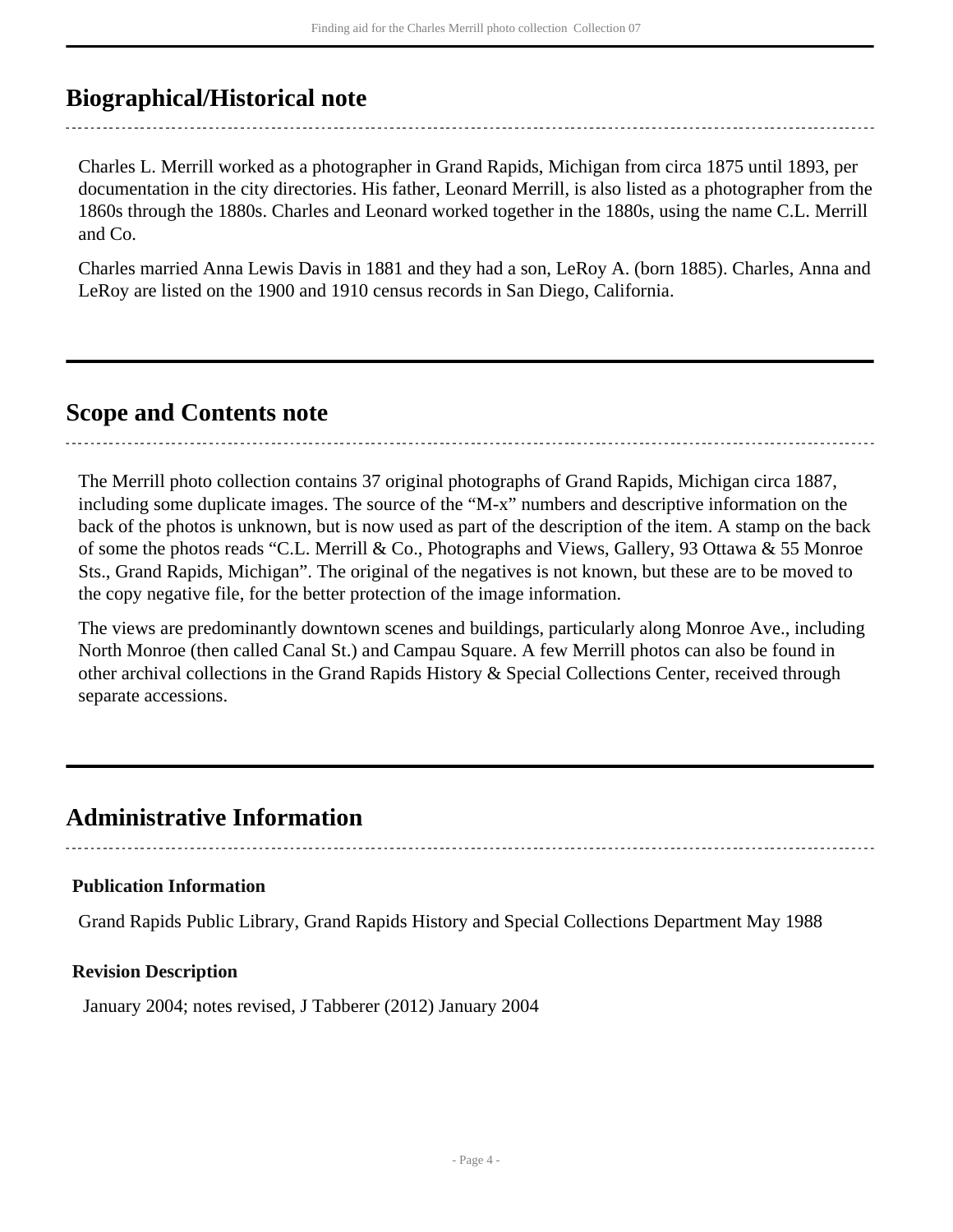#### **Immediate Source of Acquisition note**

H.E. Spicer, 6/12/1984. Accession number 1984.008

### <span id="page-4-0"></span>**Controlled Access Headings**

#### **Corporate Name(s)**

• C.L. Merrill & Co. (Grand Rapids, Mich.)

#### **Geographic Name(s)**

• Grand Rapids (Mich.) -- History -- Photographs

#### **Personal Name(s)**

- Merrill, C.L.
- Merrill, Leonard A

### <span id="page-4-1"></span>**General note**

Aldrich Block (new) - folder 16

Aldrich Block (old - folder 18

Bell Tower - folder 15

Bridge - folder 8

Canal St … See Monroe St. views – folder 11

Churches- folders 8, 13

City Hall- folder 7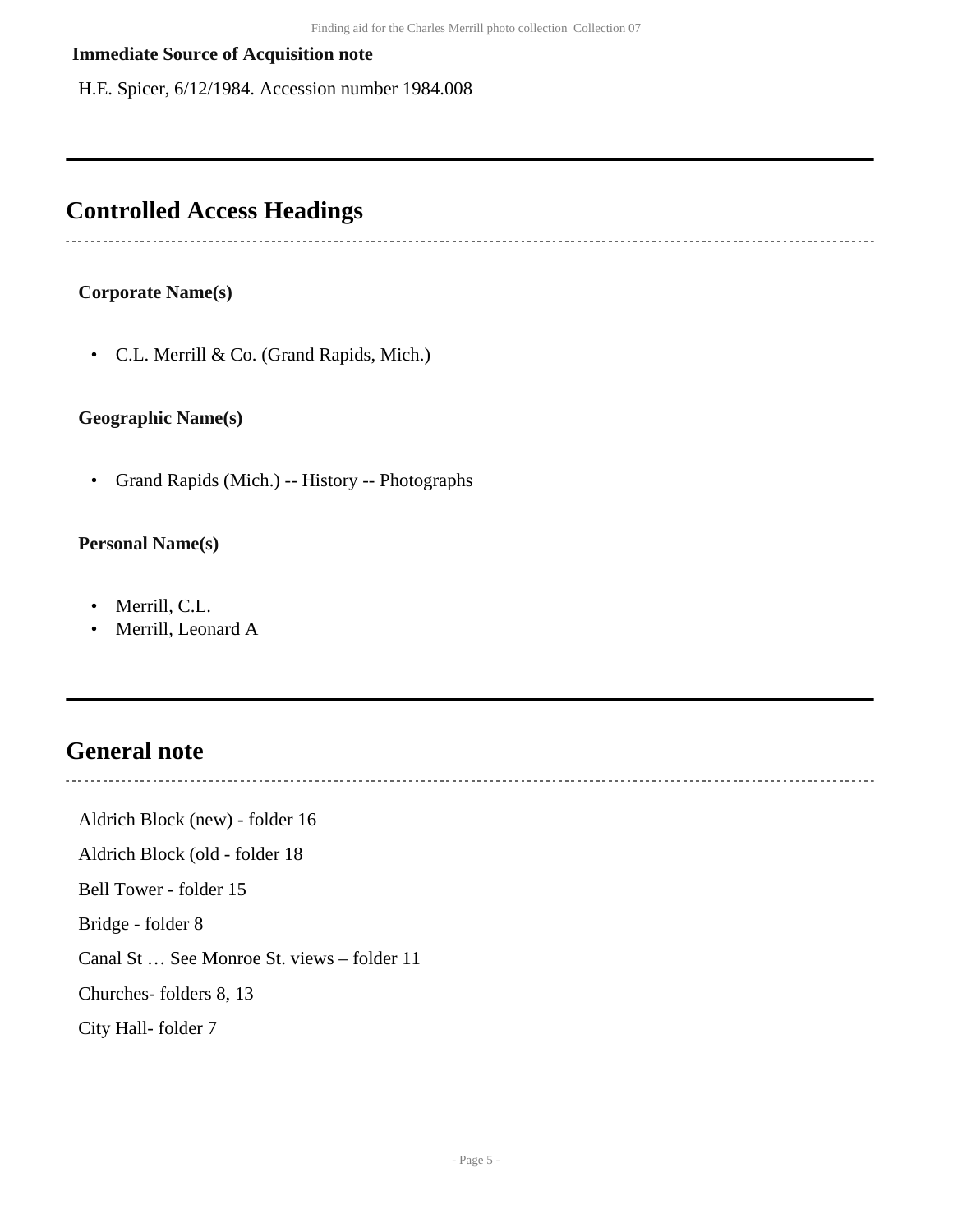City Fire Bell Tower- folder 15

Covered Bridge- folder 8

Eagle Steam Dye House - folder 6

Fire Bell Tower - folder 15

Fountains - folder 3

Fulton Park- folder 8

#### Grand Rapids & Indiana Railroad Building - folder 18

Hotels - folder 12

Jail - folder 8

Kent County Jail - folder 8 Kent State Bank Building - folder 16

Nelson, Matter Furniture Company- folder 6

Newman Building - folder 18

Parks- folders 3, 8

Pearl Street Bridge - folder 8

Pearl Street Covered Bridge - folder 8

Schools - folders 2, 4

Siegel Building - folder 18

Steketee Building- folder 16

Tower Clock Building- folder 1

United States Federal Building - folder 5

Veterans Park - folder 8

Wonderly Building- folder 1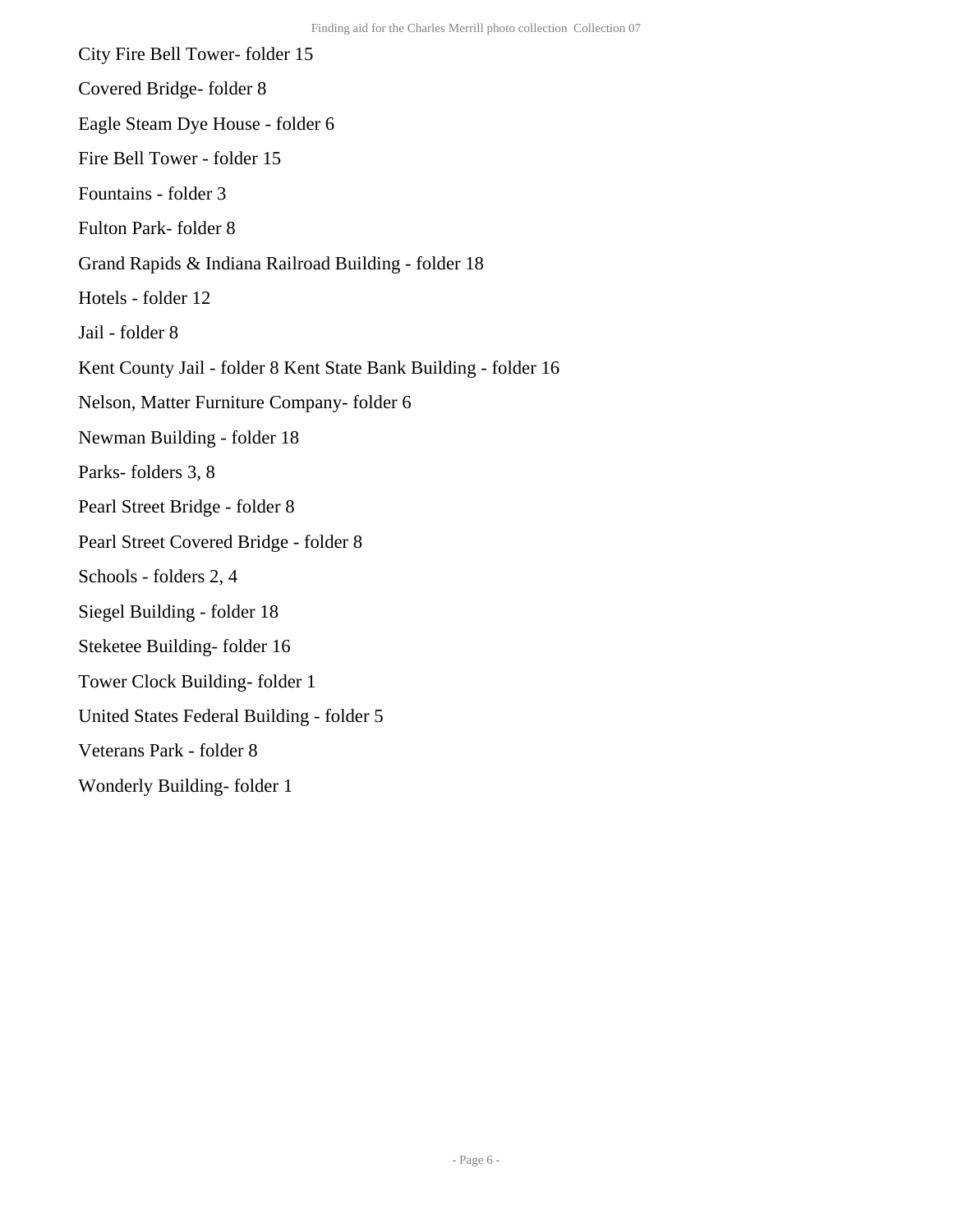## <span id="page-6-0"></span>**Collection Inventory**

|                                                                                 | <b>Box</b>   | Folder         |
|---------------------------------------------------------------------------------|--------------|----------------|
| Campau Square View (2)                                                          | $\mathbf{1}$ | $\mathbf{1}$   |
| Central High School (1)                                                         | $\mathbf{1}$ | $\overline{2}$ |
| Crescent Park Fountain (1)                                                      | $\mathbf{1}$ | 3              |
| Division Street School (1)                                                      | $\mathbf{1}$ | $\overline{4}$ |
| Post Office, later Federal Building (1)                                         | $\mathbf{1}$ | 5              |
| Fourth National Bank (1) also Nelson Matter Furniture, Eagle Steam Dye<br>House | $\mathbf{1}$ | 6              |
| Grand Rapids City Hall (1)                                                      | $\mathbf{1}$ | $\overline{7}$ |
| Grand Rapids Views (16).                                                        | $\mathbf{1}$ | $8\,$          |

### **Scope and Contents note**

Including views from Gay Perkins house, Thos. Gilbert's house, Crescent Park, school house and Dennison house. Also includes Ledyard building, Pearl Street bridge, Belting Manufactory, F. Raniville factory, 6th Street bridge, Belting Manufactory, Michigan Iron Works.